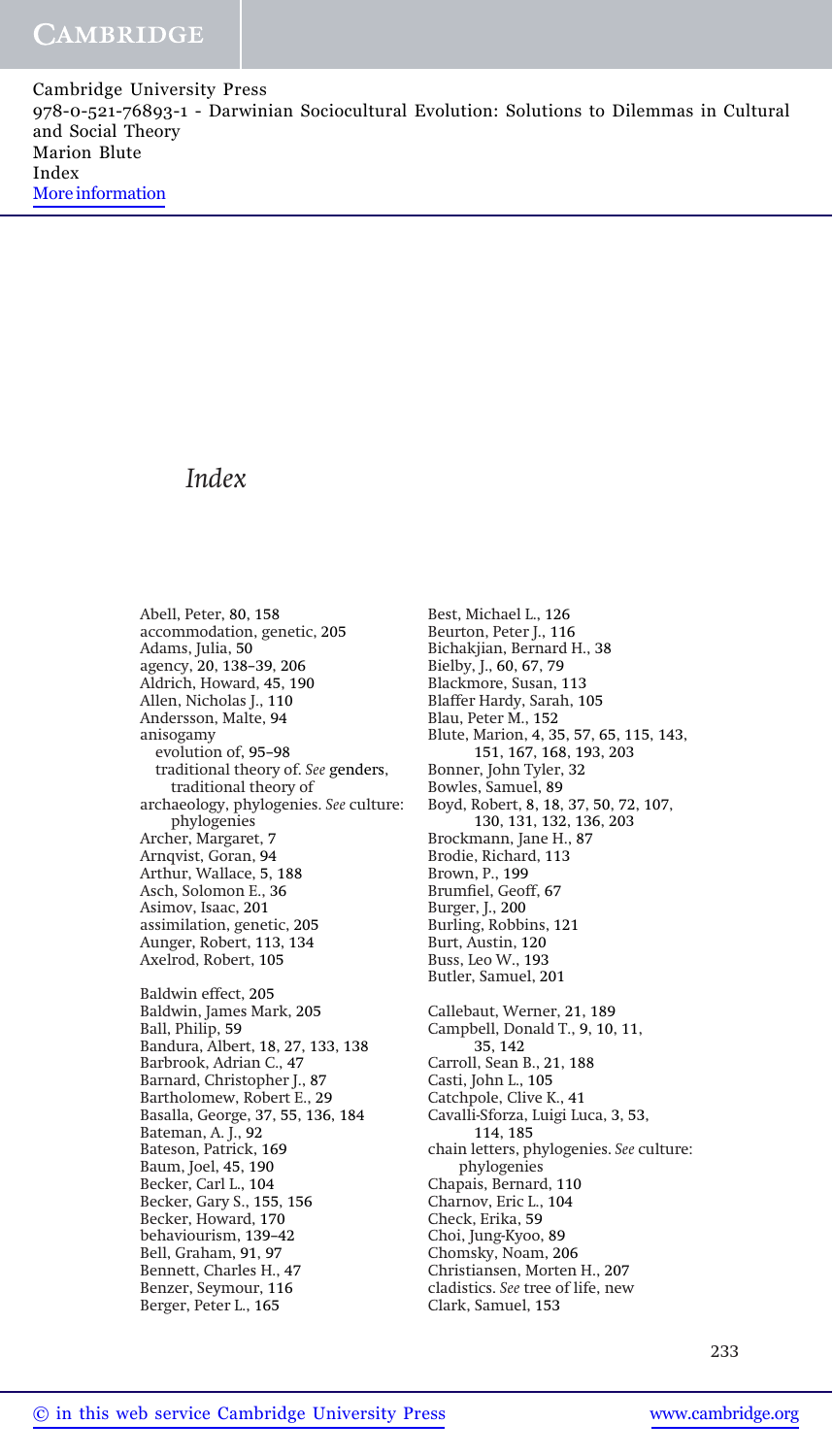## 234 Index

Clutton-Brock, Tim, 101 Coase, Ronald K., 101 Cochrane, Gregory, 200 coevolution, gene-culture, 22, 202-04 Cohen, Lawrence E., 87 Cole, Stephen, 176, 181 Coleman, James S., 155 Collins, Harry M., 172, 177, 181 competition, 19, 51-55, 57-70, 80-85 complexity, 21-22 ecological, 183-88 individual, 188-91 social, 182-83 Comte, Auguste, 134 conflict, 19, 80-81, 85-87, 104-05, 192 affinity with cooperation, 85, 89 constraints, developmental, 205 Conway-Morris, Simon, 16, 71 Coolen, Isabelle, 32 cooperation, 19, 80-81, 87-89, 104-05, 189 affinity with conflict, 85, 89 co-optation. See preadaptation Corning, Peter A., 101, 105 Crichton, Michael, 201 Crick, Francis H. C., 121, 164 crime conservative view of, 87 liberal view of, 87 views combined, 87 Croft, William, 38, 47 Cullen, Ben Sanford, 113 culture definitions, 30-31 descent, 28 collective hysterias, 29 coughing, 29 happiness, 30 in animals, 31-34 mass delusions, 29 suicides, 30 descent with modification, 17-19, 36-41 computers, 39-40 in animals, 40-41 institutions, 39-40 languages, 38-39 Mickey Mouse, 36 social influence, 36-37 technology, 37-38 teddy bears, 36 in relation to social structure, 194-95 phylogenies, 45-49 recursive. See selection: new levels of variety of terms, 129-30 Cziko, Gary, 9, 143

Danchin, Etienne, 71, 78, 106 Darwin, Charles, 23, 41 conditions of existence, 13 two great principles, 13 unity of types, 13 Davidson, Eric H., 168 Dawkins, Richard, 3, 106, 113, 117, 121, 166, 172 De Block, Andreas, 166 de Waal, Frans, 34 Deacon, Terrace, 206 Dennett, Daniel C., 9, 11 development developmental systems theory, 205 mechanism of. See selection: new levels of molecular genetics of. See complexity, individual role in evolution. See evolution: new definition of by natural selection developmentalism, 3-7, 49 Distin, Kate, 113 Doing, Park, 172 Domes, Katja, 183 Donahoe, John H., 151 Driesch, Hans, 149 Drori, Gili S., 69 Dugatkin, Lee, 105, 107, 133 Dunn, Jennifer, 165 Dunnell, Robert C., 45 Durand, Rodolphe, 45, 158, 190 Durham, William H., 31, 136, 200, 203 Durkheim, Emile, 6, 19, 73, 88 Duthie, A. Bradley, 13 Eberhard, William G., 174 eco-devo-evo-geno. See preadaptation ecology evolutionary, 51-55, 57-70, 81-85 inductive role in development. See evolution: new definition of by natural selection metabolic. See selection, three approaches Edelman, Gerald, 142 Ehrlich, Paul R., 3, 114 Eldredge, Niles, 47 Elinson, Richard P., 147 Engel, Jonathan, 176 environment degradation, 84 depletion, 84 essentialism, 196 Essinger, James, 39 eugenics, 1-3 Evans, Nicholas, 39, 207 Everett, Daniel L., 124, 207 evo-devo, 168, 191-94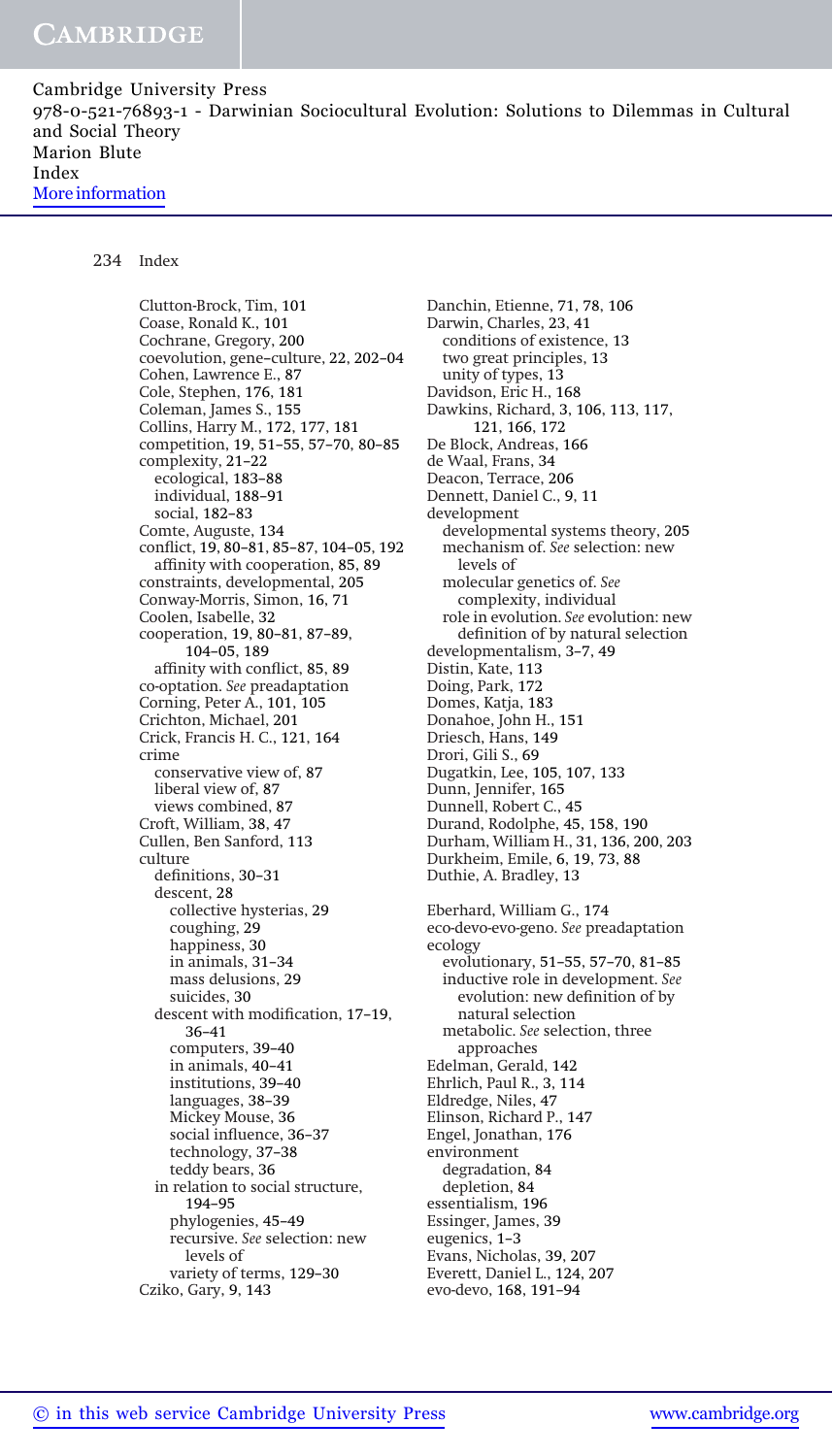Index 235

evolution compositional, 205 constructive. See niche construction Darwinian sociocultural, 7-11 different emphasis, 15-17 ecological, 51-55, 57-70, 81-85 inductive. See preadaptation major transitions. See complexity, individual new definition of by natural selection, 21, 168, 204 of complexity. See complexity recent human accelerating, 200 biological, 199-200 coevolution, 202-04 sociocultural, 201-02 role of chance in, 13 role of constraints in, 12-13 role of history in, 14-15 role of individual in, 204-06 role of necessity in, 15 social, 85-90, 104-10 exaptation. See preadaptation extraterrestrials, 55-56 Fairbairn, Daphne J., 94 Falk, Dean, 199 Fehr, Ernst, 106 Feldman, Marcus W., 114 Felsenstein, Joseph, 44 feminism, 81 Feyerabend, Karl, 176 Field, Alexander J., 106 Fisher, Ronald, 118 Fitze, Patrick S., 104 Fitzpatrick, Benjamin M., 185 Fog, Agner, 78 Foley, Jonathan A., 84 fork and paperclip, 13-14 Fowler, James H., 30 Fracchia, Joseph, 50 Frank, Steven A., 105 Fudenberg, Drew, 158 Fuller, Steve, 179 functionalism, 7, 19, 80, 196 Gadagkar, Raghavendra, 105 Galbraith, John Kenneth, 170 Galef, Bennett G., 32 Gallese, Vittorio, 133 game theory, 159 coevolutionary, 203 evolutionary, 82, 119 in relation to rational choice, 154-55 Garfinkel, Harold, 171 gender relations. See sexual selection

genders definition, 90-91 ecological differences, 94-95 human division of labour, 109-10 traditional theory of, 91-94 gene, concepts, 115-20 generative entrenchment. See learning, individual: gradient of reinforcement genetics population. See selection, three approaches geno-eco-devo-evo-geno. See niche construction Gerard, R. W., 53 Ghiselin, Michael, 51 Giddens, Anthony, 138 Gilbert, R. M., 142 Gintis, Herbert, 105, 152 Glenn, Sigrid S., 142, 144 Godfrey-Smith, Peter, 122 Goffman, Erving, 166 Goldstein, R. Bruce, 153, 169 Gould, Stephen Jay, 15, 16, 36 Grafen, Alan, 119 Grant, Peter R., 185 gray goo, 201 Gray, Russell D., 46, 47 Greenberg, Daniel, 178 Greene, Mott, 64 Griesemer, J. R., 191 Griffiths, Paul E., 120 Hacking, Ian, 165, 175, 180 Hall, Brian S., 147 Hall, John A., 50 Hamilton, William D., 1, 105 Hammerstein, Peter, 105 Hansell, Michael H., 168 Harris, Marvin, 156 Hauser, Marc D., 124, 207 Hawks, John, 200 Heckathorn, Douglas D., 155 Hennig, Willi, 43 Herrnstein, Richard J., 144, 157 Hewitt, John P., 163 Hill, William G., 118 Hinde, Robert A., 36 historicism. See developmentalism history in the social sciences, 49-50, 70-75 stage theories of. See developmentalism Hodgson, Geoffrey M., 9, 73, 133, 138, 199 Holden, Clare J., 47, 68 Holmes, Frederic L., 116 Homans, George, 157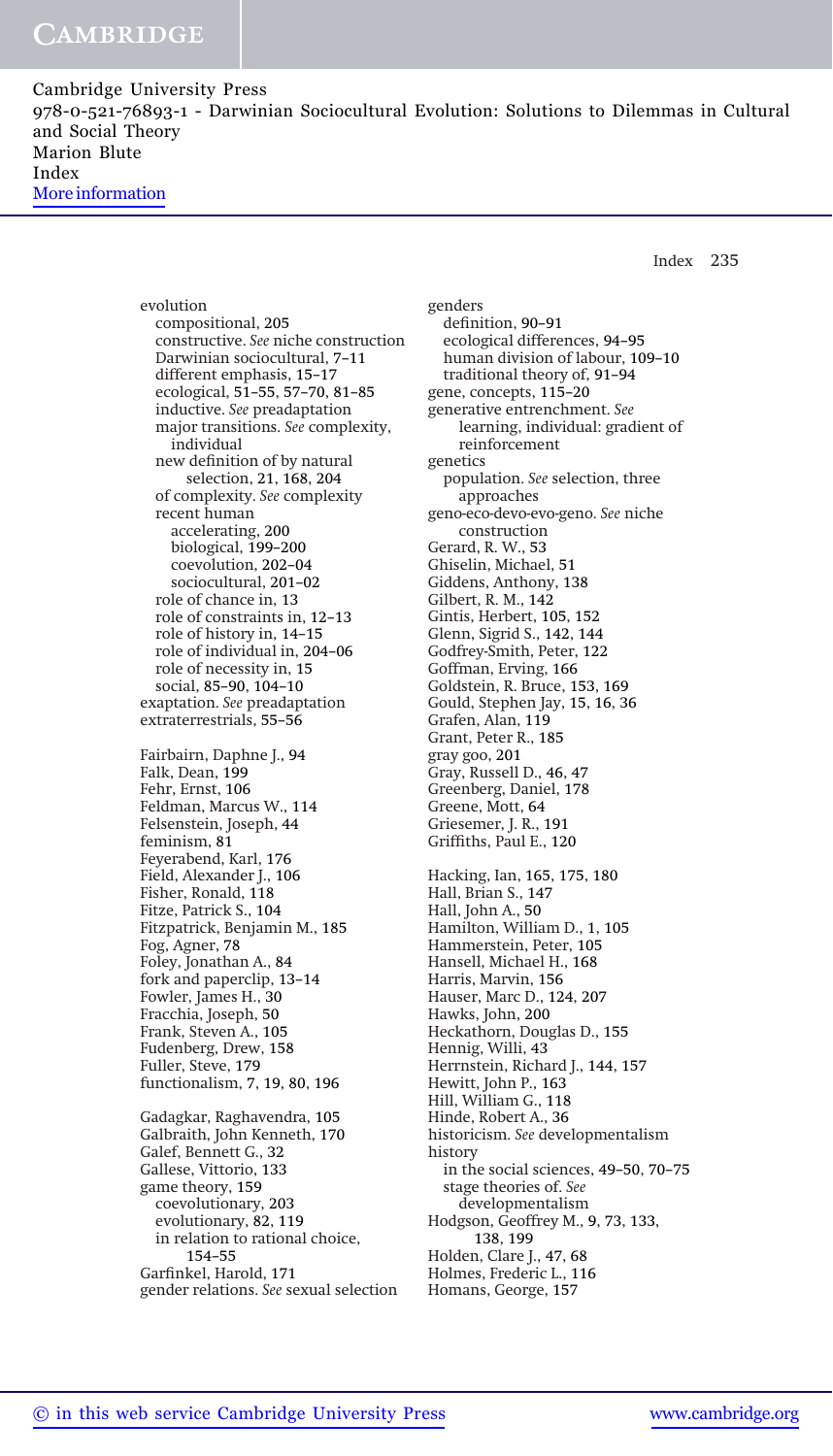236 Index

Homo floresiensis, 199 Homo neanderthalensis, 199 Homo sapiens, 199 Hoppitt, Will, 32 Huff, Toby E., 69 Hull, Clark, 147 Hull, David L., 8, 43, 51, 57, 65, 89, 106, 119, 143, 178, 199 Hunt, G. R., 41 Hurley, Susan L., 114, 131 Hurst, Laurence C., 200 idealism, 19-20, 134-36 idiographic, 67-70 information, 19-20 Inglis, David, 50 innovation, "random", 34-36 isogamy evolution of, 98 Iyer, Priya, 94 Jablonka, Eva, 10, 120 Jan, Steven, 128 Jenkins, Peter F., 40 Jerne, Niels Kai, 142 Joy, Bill, 201 Judson, Olivia, 101 Jungers, W. L., 199 Kahneman, Daniel, 153 Keller, Laurent, 105 Kirschner, Marc W., 205 Klüver, Jurgen, 194 Knight, Frank H., 154 Knight, Mairi E., 186 Knight, Rob, 119 Knorr Cetina, Karin, 172 Kokko, Hanna, 101 Kroeber, Alfred L., 19, 194 Kronfeldner, Maria E., 9 lactose, digestion of, 200 Laland, Kevin N., 33 Lamarckianism, 9-11, 34-36, 205 language and genes,  $121-26$ human, 206-08 phylogenies. See culture: phylogenies Latour, Bruno, 172, 181 learning individual, 20 a single process, 150-51 act development, 146 as a selection process, 142-51 cognitive nature of, 148-50 compared to rational choice, 156-59 discriminative control, 146

gradient of reinforcement, 146-48 matching, 143-44 melioration, 143-44 response differentiation, 145-46 role in recursive culture, 193-94 shaping, 145-46 superstitions, 144-45 social, 17-19 by individual, 131-32 by instruction, 131 by observation, 132-34 history of, 26-28 in animals, 31-34 recursive, 193-94 to learn, 131-32, 193-94 to teach, 131-32, 193-94 Lenski, Gerhard E., 89, 199 Levins, Richard, 61 Lévi-Strauss, Claude, 109, 196 Lieberson, Stanley, 50 Liesen, Laurette, 92 Lindenberg, Siegwart, 155 Lipo, Carl P., 114 Lodish, Harvey, 103 Loewenstein, Yonatan, 144 Luhmann, Niklas, 199 Lumsden, Charles J., 203 Lynch, A., 41 Lynch, Aron, 113 MacArthur, Robert H., 58, 77 Mace, Ruth, 46, 68, 72 Macy, Michael W., 158 Mallon, Ron, 171, 175, 180 manuscripts, phylogenies. See culture: phylogenies Marcot, Jonathan D., 187 Marcus, Gary, 14, 72 Marx, Karl, 89, 135 Marxism, 19, 80 materialism, 19-20, 134-36 Maynard Smith, John, 3, 4, 21, 89, 94, 101, 105, 114, 123, 159, 164, 188, 189 Mayr, Ernst, 44, 117, 185 McGhee, George, 71 McGrew, Wm. C., 31, 41 McKelvey, Bill, 45, 190 McPherson, M., 106 McShea, Daniel, 186 Mead, George Herbert, 166 memetics, 19-20 applications, 126-28 history, 113-15 terminology, 129-30 Merton, Robert K., 177, 196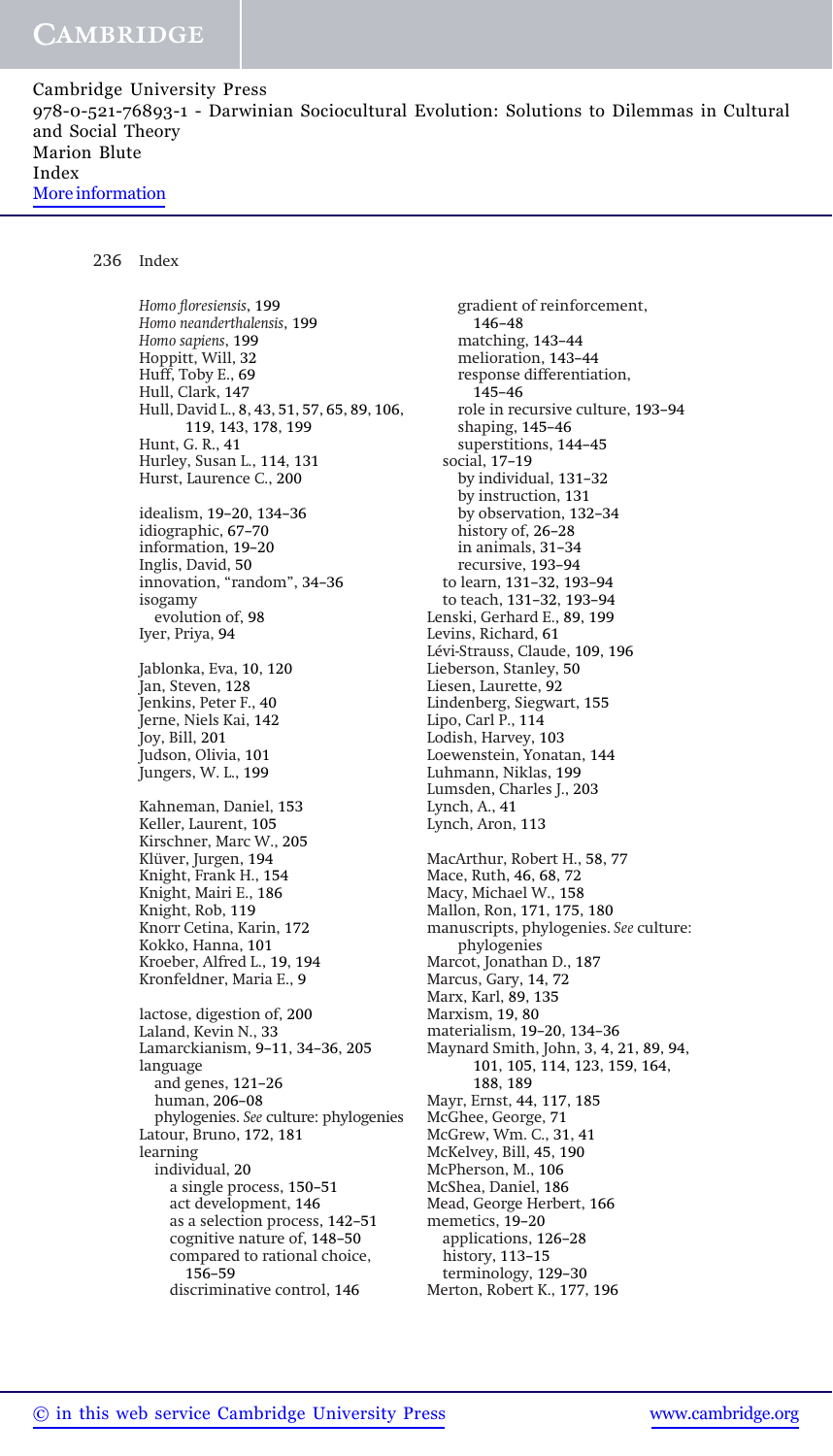Index 237

Mesoudi, Alex, 8, 114, 130, 136 Mikkola, Mari, 90 Miller, Neal E., 27, 132 Mindell, David P., 48 modularity. See complexity, individual Molm, Linda D., 107 Mufwene, Salikoko, 39 Mundinger, Paul C., 41 musical instruments, phylogenies. See culture, phylogenies Nagasato, Chikako, 103 Nettle, Daniel, 187 niche construction, 167-68 Nishida, Toshida, 32 Noe, Ronald, 99, 101 nomothetic, 67-70 Nowak, Martin A., 105 objectivity, 20-21, 169-71 O'Brien, Michael J., 46 O-Connell, Kevin F. O., 103 Odling-Smee, F. John, 21, 168 O-Hara, Robert J., 119 Ohno, Susumu, 188 Ohtsuki, Hisashi, 107 Okasha, Samir, 105, 107, 109, 191 Olson, Mancur, 155 organicism. See developmentalism organizations, 189-90 phylogenies. See culture: phylogenies Owings, Donald H., 131 Oyama, Susan, 120, 205 Pagel, Mark, 47 Parker, Geoffrey, 91, 173 Parsons, Talcott, 7, 19, 194 Patin, Etienne, 200 Peel, J. D. Y., 6 Pennebaker, James W., 29 Perry, G. H., 200 Petroski, Henry, 14 phenotypic plasticity, adaptive, 148-50 Phillimore, Albert B., 184 Phillips, David P., 30, 74 phylogenetically independent contrasts, method, 67-70 phylogenetics. See tree of life, new Pianka, Eric R., 58, 77 Pigliucci, Massimo, 149, 167 Pinch, Trevor, 172 Pinker, Steven, 206 Pittendrigh, C. S., 142 Plotkin, Henry, 9, 143 Pocklington, Richard, 126 Posner, Richard A., 155 Powell, Russell A., 158

pragmatism. See learning: individual Prather, J. F., 134 preadaptation, 167 Price, G. R., 109 Pringle, J. W. S., 142 progress, 183 Promislow, Daniel E. L., 60 Pygmies, 199 Rachlin, Howard, 143, 158 Raff, Rudolf A., 147 railroad gauge, US standard, 24-26 rational choice, 20, 152-54, 155-56 compared to individual learning, 156-59 Read, Andrew F., 60 realism. See objectivity relativism. See subjectivity religions, phylogenies. See culture: phylogenies Rendell, Luke, 41, 133 Reznick, David N., 185 Rheinberger, Hans-Jorg, 116 Richerson, Peter J., 37, 130, 132 Ridley, Mark, 105 Ridley, Matt, 105 Ritchie, Michael G., 186 Ritt, Nikolaus, 39, 127 Ritzer, George, 162 Rizzolatti, Giancomo, 133 Roff, Derek, 62 Rogers, Everett M., 28 Romer, Paul, 157 Roughgarden, Joan, 94, 101 Rousseau, Jerome, 194 Ruckstuhl, Kathleen, 94 Rueffler, Claus, 94 Ruhlen, Merritt, 38 Runciman, Walter, 50, 194 Ruse, Michael, 114, 172, 183 Russell, W. M. S., 142 Saioud, Saleema, 166 Sanderson, Stephen K., 4, 156 Sarkar, Sahotra, 194 Schilthuizen, Menno, 185 Schumpeter, Joseph A., 158 science evolutionary ecology of, 51-55, 57-70, 81-85 phylogenies. See culture: phylogenies social construction of, 171-77 social evolution in, 85-90, 104-10 science studies, politics of, 177-79 Searle, John R., 162, 179 Searls, David B., 123 Seger, Jon, 97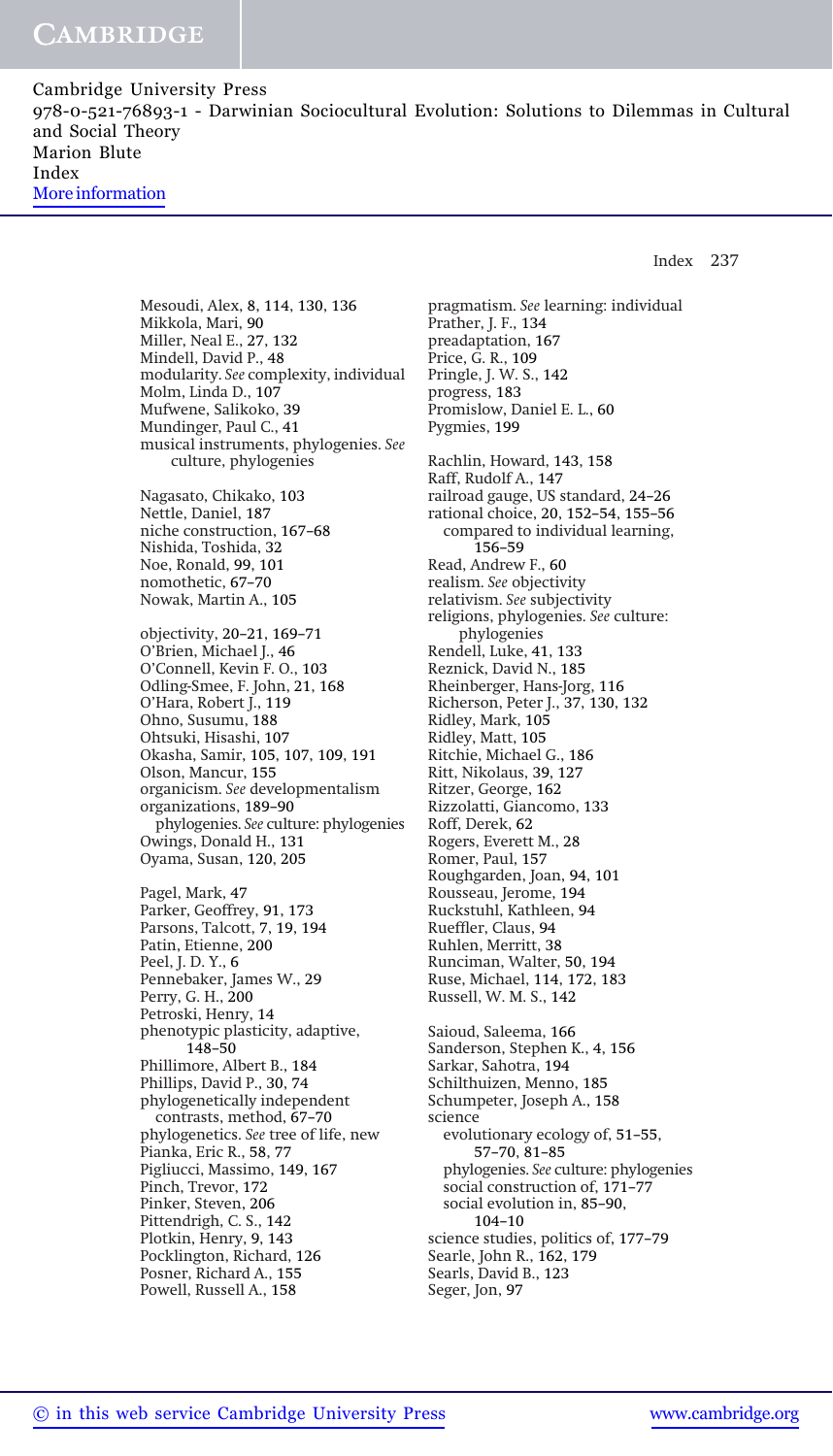| Cambridge University Press                                                               |  |
|------------------------------------------------------------------------------------------|--|
| 978-0-521-76893-1 - Darwinian Sociocultural Evolution: Solutions to Dilemmas in Cultural |  |
| and Social Theory                                                                        |  |
| Marion Blute                                                                             |  |
| Index                                                                                    |  |
| More information                                                                         |  |

## 238 Index

selection antagonists, 64 by-product mutualism, 107-09 combined density and frequencydependent, 83 density-dependent, 58-59,  $81 - 82$ frequency-dependent, 82-83 green beards, 105-06 group, 106-07, 109 idiographic. See selection, three approaches kin, 105-06 new levels of, 191-94 nomothetic. See selection, three approaches patchy environments, 61-62  $r$  and K, 77-78 reciprocity, 106-07, 109 scale-dependent, 59-61 size, 58-59 somatic versus reproductive, 64-67 stochastic environments, 62-63 three approaches, 51-55 sex, definition of, 90-91 sexual selection, 98-104 Shennan, Stephen, 47 Shuster, Stephen M., 94 Simpson, George Gaylord, 111 Singer, Peter, 105 Singh, Jitendra V., 45, 190 Sismondo, Sergio, 172 Skinner, Brian F., 139, 142, 145, 206 Skyrms, Brian, 105 Slater, P. J. B., 40 Smil, Vaclav, 54 Smith, Adam, 88 Smith, Robert L., 174 Smith, Vernon, 153 Smolin, Lee, 76 Sober, Eliot, 105 social anthropology, phylogenies. See culture: phylogenies social constructionism, 20-21, 162-66, 179-81 social constructivism. See social constructionism social structure, 22 cluster concept of, 195-97 in relation to agency, 196-97 in relation to change, 195-96 in relation to construction, 196-97 in relation to culture, 194-95 in relation to function, 196 in relation to history, 70-75

speciation. See complexity, ecological Spector, Rosanne, 184 Spencer, Herbert, 5 Staddon, John E. R., 142 Stanovich, Keith E., 114 starch, digestion of, 200 Stegmann, Ulrich E., 122 Stone, J. R., 47 Stotz, Karola, 116 subjectivity, 20-21, 169-71 Sugiyama, Y., 31 Sutherland, William J., 187 Swanson, Carl P., 203 Swidler, Ann, 206 symbolic interaction, 166 systematics. See tree of life, new Tardé, Gabriel, 19, 73 teleology, 139-42 teleonomy, 139-42 Teresi, Dick, 70 Thorndike, Edward L., 27, 141 Thorpe, W. H., 31 Tilley, Christopher, 50 Tilly, Charles, 50, 73 Tishkoff, Sarah A., 38 Tolman, Edward Chance, 135, 150 Tomasello, Michael, 208 tree of life Darwin's, 23–24, 41–43 new, 43-45 Trivers, Robert L., 92, 106 Turke, Paul E., 93, 192 Tversky, Amos, 153 Tyler, Edward B., 74 universes, multiple, 76 utilitarianism. See rational choice Van Driem, George, 114 Van Parijs, Philippe, 199 Van Valen, L., 168 variation, cryptic genetic. See preadaptation Vaughan, William, 142 Verdu, Paul, 200 von Baer, Karl Ernst, 146 von Baer's principle. See learning, individual: gradient of reinforcement Von Neumann, John, 154 Waddington, C. H., 149, 205 Walsh, Denis, 142 Watson, Richard A., 205 Weber, Max, 135 West, Geoffrey B., 54

West, Stuart A., 105